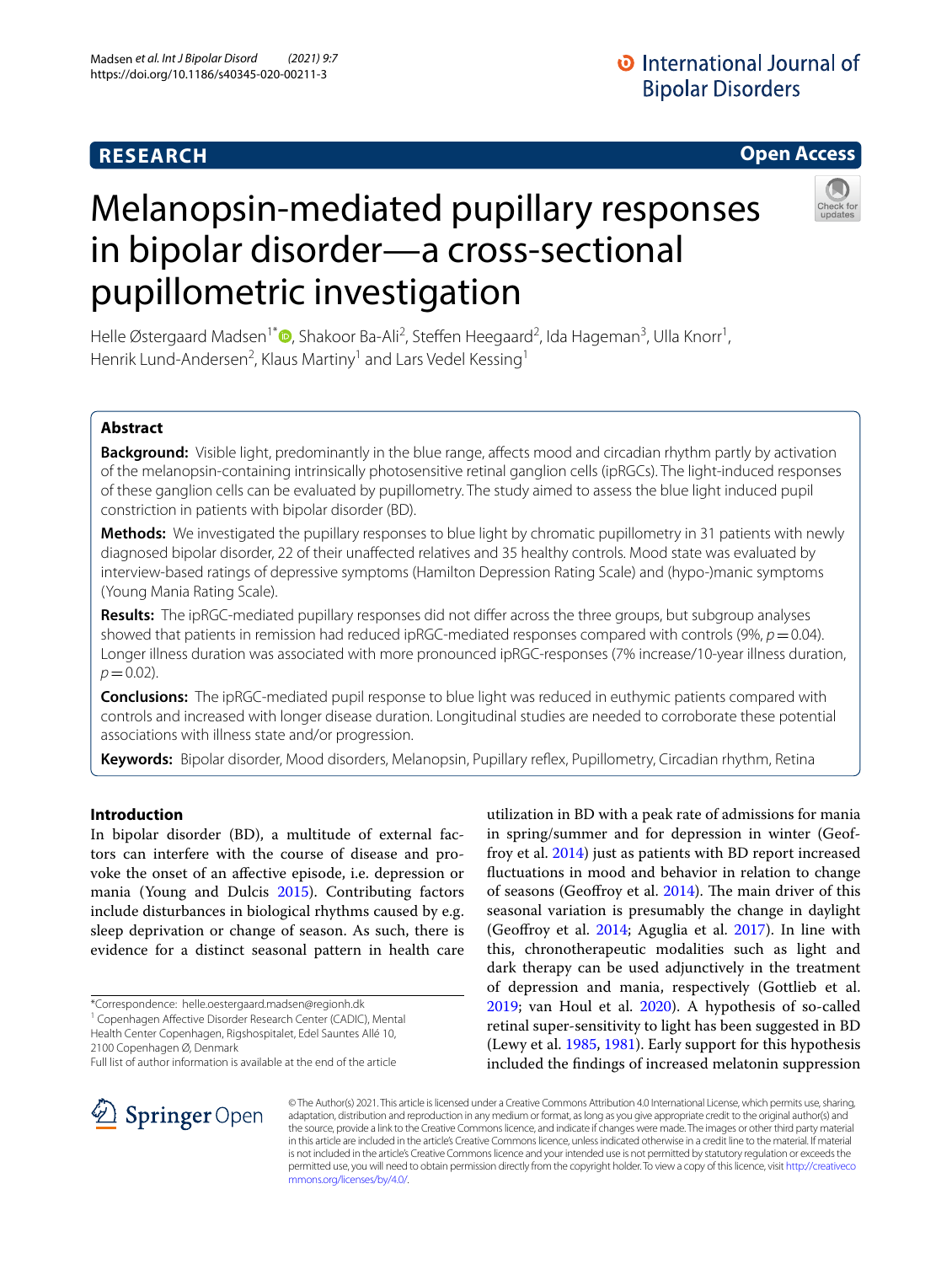in response to light in individuals with BD as well as in ofspring of patients with BD (Lewy et al. [1985](#page-8-3)[, 1981](#page-8-4); Nurnberger et al. [1988\)](#page-9-2). Other studies could not corroborate these fndings (Lam et al. [1990](#page-8-5); Whalley et al. [1991](#page-9-3); Ritter et al. [2019](#page-9-4)). Aberrant melatonin suppression in patients and ofspring could indicate that aberrant light sensitivity constitutes an inherited trait biomarker. Such endophenotypes can potentially inform on underlying biological vulnerability or predict illness emergence in un-afected carriers of the trait. State-dependent biomarkers refect on the phenotypical presentation of current illness states and can potentially aid in diagnostic and staging processes.

As light reaches the retina, specialized neurons—rods, cones and intrinsically photosensitive retinal ganglion cells (ipRGCs)—perceive the signal (Hattar et al. [2002](#page-8-6)). The ipRGCs play essential roles in the transmission of light for non-visual purposes such as the pupillary light reflex, suppression of melatonin and regulation of diurnal rhythm, alertness and mood (Lazzerini Ospri et al. [2017](#page-8-7); Fernandez et al.  $2018$ ). The ipRGCs are predominantly sensitive to high-intensity short wavelength—blue—light (Hattar et al. [2002;](#page-8-6) Park et al. [2011](#page-9-5)). IpRGC-activation by blue light elicits the so-called post-illumination pupillary response (PIPR),i.e. a pupillary constriction that persists past the termination of a light stimulus. The PIPR can be swiftly and non-invasively assessed with chromatic pupil-lometry (Park et al. [2011\)](#page-9-5), i.e. recording and quantification of the pupillary responses to monochromatic light stimuli (Park et al. [2011\)](#page-9-5). Pupillometric evaluation of the ipRGC-mediated responses may provide a potential alternative to the invasive, time consuming, and expensive assessment of circadian system light sensitivity by melatonin suppression experiments. The disadvantages of the method include numerous sources of intra- and inter-individual variation, such as circadian and seasonal timing, iris color, medication, etc. (Kelbsch et al. [2019](#page-8-9)).

There is some evidence that the PIPR is attenuated in persons with unipolar depression (Roecklein et al. [2013](#page-9-6); Berman et al. [2018](#page-8-10)), but it has not been investigated in persons with BD. In persons without afective disorder, a more pronounced PIPR was associated with higher levels of self-reported lifetime hypomanic/manic-like experiences (Bullock et al. [2019\)](#page-8-11). In this frst pupillometric investigation in BD, we assessed trait and state biomarker characteristics of the ipRGC-mediated pupillary response in patients with newly-diagnosed BD and we explored potential associations with illness variables.

# **Methods**

In a cross-sectional design, we investigated the pupillary responses in patients with newly diagnosed BD, their unafected frst-degree relatives and a healthy control group between September 2018 and November 2019. All participants attend the research facility for regular follow-up visits as a part of the Bipolar Illness Onset (BIO) study (Kessing et al. [2017](#page-8-12)). BIO-participants who had no prior or current eye disorder, eye trauma, eye surgery or family history of glaucoma were invited to participate in the pupillometric study.

The study was approved by the Committee on Health Research Ethics of the Capital region of Denmark (H-7- 2014-007) and complied with the Declaration of Helsinki. Participants all provided written informed consent.

# **Participants**

# *Patients with bipolar disorder (BD)*

BIO-participants with BD have been recruited among outpatients at the Copenhagen Afective Disorder Clinic with a recent ICD-10 diagnosis of BD or single manic episode (WHO [1992\)](#page-9-7). The Copenhagen Affective Disorder Clinic offers a specialized two-year treatment program to all persons with newly diagnosed BD in the greater Copenhagen area. All referred patients undergo a diagnostic assessment by a psychiatrist. The ICD-10 diagnosis of BD is further specifed as type I or II as by DSM-V criteria (American Psychiatric Association [2015](#page-8-13)).

# *Unafected frst‑degree relatives (UR)*

Siblings and children to the patients with BD have been included in the BIO-study. These unaffected relatives have had no personal history of substance abuse, psychotic illness or mood disorders according to the ICD-10 at the time of inclusion to the study.

# *Healthy control participants (HC)*

Age-matched control individuals without any personal or family history of psychiatric disorders have been recruited to the BIO-project among blood donors at Rigshospitalet, Copenhagen.

# **Assessments**

#### *Psychiatric evaluation*

At inclusion to the BIO-study, all participants underwent a semi-structured diagnostic interview, Schedules in Clinical Assessment in Neuropsychiatry (SCAN), to confrm the clinical diagnosis of BD and to exclude current or prior psychopathology in the UR and HC groups. The interview and clinical evaluation were carried out by trained PhD students (MDs or MSc in psychology). For BD participants, disease duration was recorded as years since their frst depressive or (hypo-)manic episode. The severity of current affective symptoms was assessed by interview-based clinical rating scales, i.e. the Hamilton Depression Rating Scale – 17 item version (HDRS) and the Young Mania Rating Scale (YMRS). We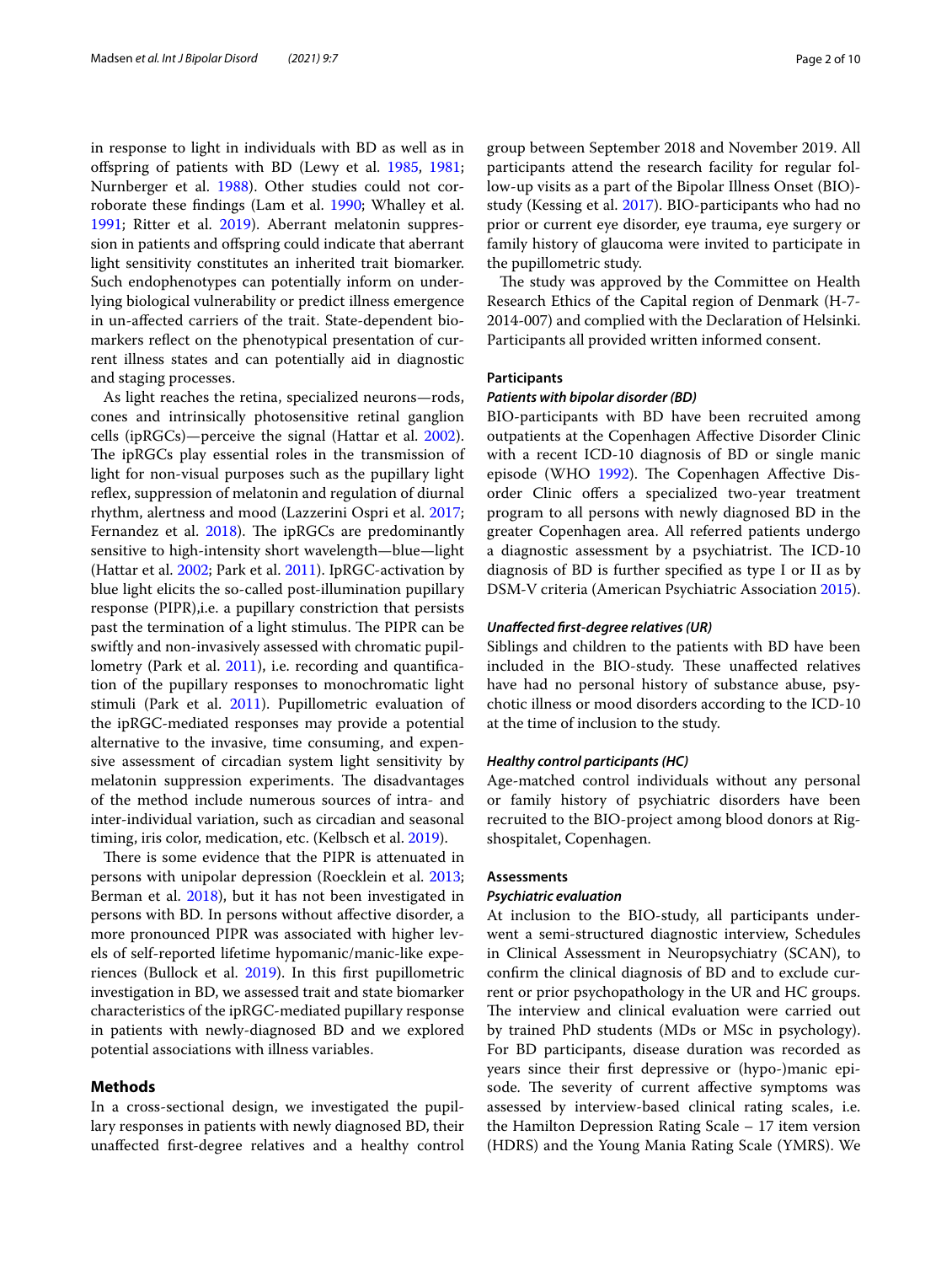used the mood scores to classify the current afective state as follows: remission (both scores <7), depression (HDRS  $\geq$  13 and YMRS < 13) and hypomania/mixed state (YMRS  $\geq$  13) (Kessing et al. [2017;](#page-8-12) Faurholt-Jepsen et al. [2016](#page-8-14)). The participants' habitual time of sleep onset and wake-up time within the last 30 days were assessed by the Pittsburgh Sleep Quality Index (PSQI). The time of assessment was defned as the time from habitual wake up time to the recorded time of pupillometry. Current medication and length of day of assessment [\(http://www.](http://www.dagenslaengde.dk) [dagenslaengde.dk\)](http://www.dagenslaengde.dk) was recorded.

# *Baseline eye examination*

We used a Snellen chart to confrm a best corrected visual acuity within normal limits ( $\geq$  0.8). Retinal condition was assessed with optical coherence tomography (OCT), using spectral domain OCT (Heidelberg SD-OCT; Heidelberg Engineering, Heidelberg, Germany). OCT is non-invasive imaging technique that provides high resolution images of the retina through scattering of long-wavelength light. The protocol included macular and peripapillary imaging. Iris color was recorded as dark (brown, black) or light (blue, green, grey).

# *Pupillometry*

We used an automated binocular pupillometer (DP-2000 Human Laboratory Pupillometer, NeurOptics, CA, USA) to elicit monocular monochromatic light stimuli under simultaneous tracking and recording of both pupillary diameters. The light was presented through a diffusing screen  $(50^{\circ} \times 35^{\circ}$  of visual angle) at an illumination level of 100 lux. For the red stimulus with peak wavelength and bandwidth of 633 nm (17 nm), this corresponded to 15.23 log quanta/cm2/second. For the blue stimulus of 463 nm (25 nm), it corresponded to 15.27 log quanta/ cm2/second. The study eye was arbitrarily chosen or if there was a diference in visual acuity, we used the better eye. Prior to examination, the study eye was dilated with mydriatic eyedrops (10% phenylephrine hydrochloride and 1% tropicamide) to ensure a pupil diameter>5 mm before stimulation in order to induce a maximal melanopsin-mediated pupillary response (Ba-Ali et al. [2018](#page-8-15)). The protocol consisted of 5 min dark adaptation, 10 s baseline recording, 20 s stimulation of the dilated eye with red light and 60 s recording of the pupillary diameters after end of stimulation. After a 5 min break, the protocol was repeated using blue light. Assessments were performed during daytime (8.30 AM – 5 PM) to limit the diurnal variation in the pupillary dynamics.

The raw data on pupillary diameters from the consensual eye—i.e. the non-dilated eye—were imported into the R-statistical software package, version 3.5.1. We inspected a graphic depiction of the pupil diameter

(mm) as a function of time (s) to assess the validity of the examination. Blink artefacts were removed with a mathematical algorithm or by manual linear interpolation. Pupillometry outcomes included the pupillary diameter at baseline, the maximal pupil contraction at time 13–15 (3–5 s within the stimulation) and the post-illumination pupil contraction measured at time 40–60 s ( 10–30 s post-illumination). Mean baseline diameters for the initial 10 s prior to stimulation are reported in millimeter. For the two contraction parameters, the outcomes are reported as the diference between 1 and the mean pupillary diameter for a specifed timeframe (see defnitions below) divided by the baseline diameter. This normalization to baseline was performed to adjust for the interindividual diferences in pupil size caused by diferences in age, sympathetic tone or medication. By the subtraction from 1, the outcomes are interpreted as a degree of contraction, i.e. a higher value refects a higher contractile res*p*onse corresponding to a smaller pupil diameter.

The pupillometric outcomes:

Baseline pupil diameter  $(PD_{\text{baseline}}):$  mean pre-stimulus pupil diameter (mm) from time 0–10 s.

Maximal contraction  $(C_{\text{max}}): 1 - ($ mean pupil diameter (mm) during stimulation from time  $13-15$  s / PD<sub>baseline</sub> (mm)).

Post-illumination pupillary response (PIPR $_{\text{late}}$ ): 1 – (mean pupil diameter (mm) from time  $40-60$  s /  $PD_{\text{baseline}}$ (mm)).

The  $C_{\text{max}}$  is a product of joined rod and cone activation. The PIPR $_{\text{late}}$  is a product of ipRGC-activation (Ba-Ali et al. [2018](#page-8-15)).

# **Statistical analysis**

Data were analyzed in the R-statistical software package, version 3.5.1. We report continuous variables as mean and standard deviation (SD) or median and interquartile range (IQR) according to their distribution. Categorical data are presented as numbers and proportions. Comparisons of baseline data were performed in the *tableone* package using Kruskal–Wallis, ANOVA or Fisher's *exact*test according to the distributions. Spearman correlation tests were performed with the *cor.test* function of the *stats* package.

The a priori analysis plan had the main objective to compare the  $PIPR<sub>late</sub>$  across the 3 groups. Comparisons were performed in a linear mixed effect model (*lme* function in the *nlme* package) to account for the familial relationship between some participants. Estimates of the mean  $PIPR<sub>late</sub>$  and the 95% confidence intervals (CI) for each group were obtained by an initial unadjusted model with the  $PIPR<sub>late</sub>$  as the dependent variable, family relation as a random effect and group as a fixed effect. The model was then adjusted for the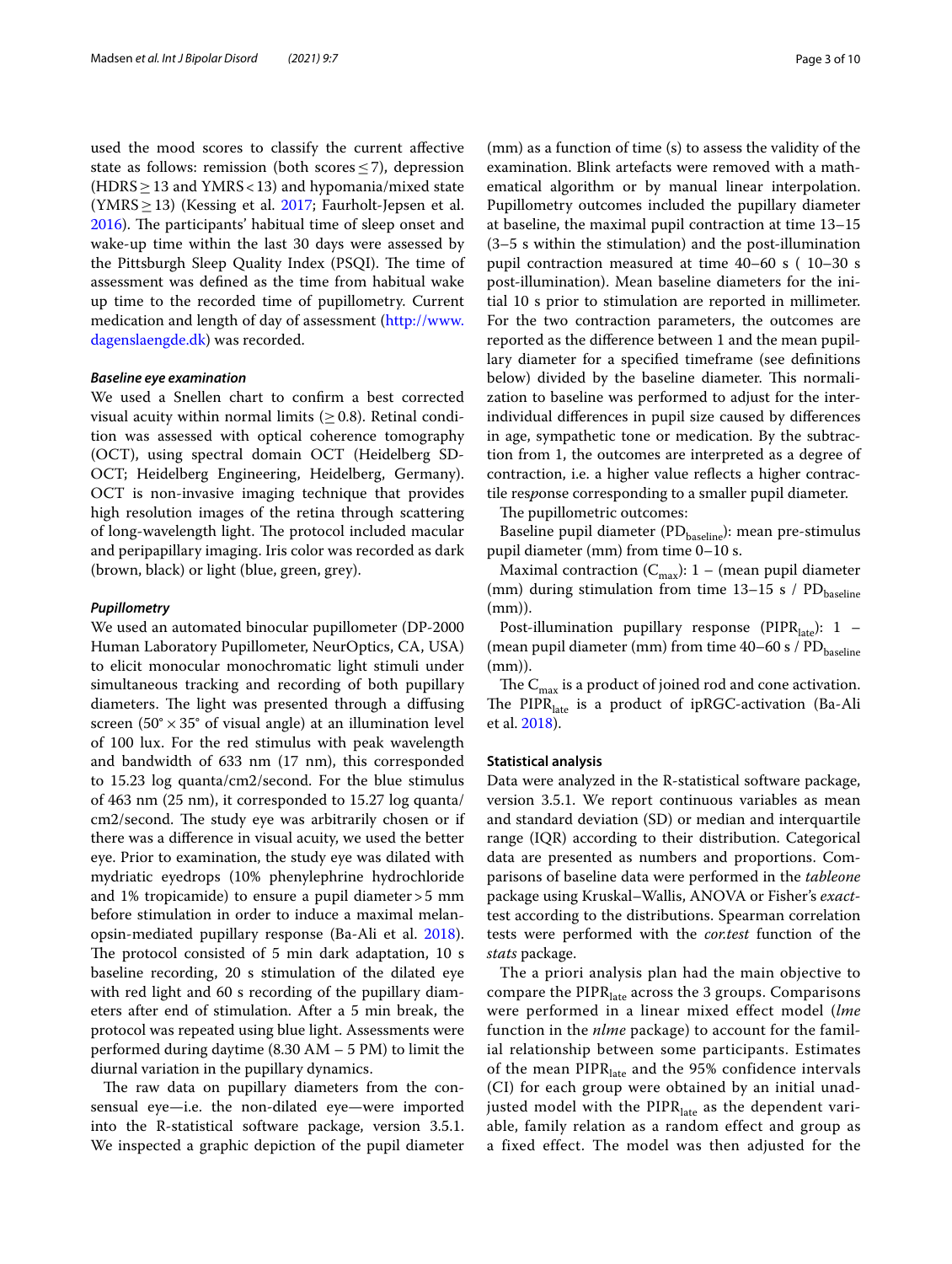covariates of age and sex and lastly a fully adjusted model also included the daylength on time of assessment. To avoid a potential effect of the current affective state in BD, we ran the same models including only patients in remission.

With the secondary objective to evaluate statedependent variation in the  $PIPR<sub>late</sub>$ , we tested the effects of affective scores (HDRS and YMRS) and of current affective state (remission, depression, hypomania/mixed state) on the  $PIPR<sub>late</sub>$  in patients with BD. This was done in separate linear regression models adjusted for sex and age using the *lm* function of the *stats* package. Model fit was assessed by visual inspection of the relevant residual plots.

Thirdly, we investigated associations between the PIPR<sub>late</sub> and illness variables: psychotropic medication (number of agents  $(0, 1, \ge 2)$  and single agents (lithium, lamotrigine, antidepressants, antipsychotics), BD type (I or II) and illness duration (years since first depressive or (hypo-) manic episode) in separate linear regression models (1:unadjusted, 2: age- and sexadjusted) within the BD group.

# **Results**

# **Descriptives**

A total of 91 participants underwent pupillometry; 34 patients with BD, 22 UR and 35 HC. We excluded three BD participants due to invalid pupillometric assessments (blinking or deviation of the eye) which left 31 BD par-ticipants for analysis (Table [1\)](#page-3-0). There were  $4$  pairs of relatives in the BD and UR groups, and one pair within the UR group. The median age of the BD and HC samples were 28–29 years and the UR group was slightly younger with a median age of 24 years ( $p=0.008$ ). For all participants, OCT scans and visual acuity assessments were normal. Pupillometry was performed at a similar median time of 12 noon, 11.45 AM and 12 noon in the BD, UR and HC groups, respectively  $(p=0.39)$  and the groups did not difer in regard to time since habitual wake up time,  $p = 0.58$  (Table [1](#page-3-0)). In the BD group, 9 persons were diagnosed with BD type I and 22 persons with BD type II. Median disease duration was 10 years, and 27 persons (77%) had been diagnosed with BD within the last three years. All patients were treated with psychotropic medication and the majority ( $n=21$ , 67%) did not meet the criteria for a current afective episode but presented with some residual symptoms (HDRS and YMRS < 13).

<span id="page-3-0"></span>

|  |  | Table 1 Characteristics of patients with bipolar disorder (BD), unaffected relatives (UR) and healthy controls (HC) |  |
|--|--|---------------------------------------------------------------------------------------------------------------------|--|
|  |  |                                                                                                                     |  |

|                                         | <b>BD</b>     | <b>UR</b>     | HC            | $p^{\dagger}$ |
|-----------------------------------------|---------------|---------------|---------------|---------------|
| n                                       | 31            | 22            | 35            |               |
| Age (median [IQR])                      | 29 [25-32.5]  | 24 [22-28.5]  | 28 [25-31.5]  | 0.008         |
| Male sex, n (%)                         | 11(35.5)      | 6(27.3)       | 12(34.3)      | 0.803         |
| Dark eyes, n (%)                        | 7(22.6)       | 2(9.1)        | 6(17.1)       | 0.454         |
| Time of assessment, minutes (mean (SD)) | 263 (143)     | 292 (154)     | 302 (150)     | 0.578         |
| Daylength, minutes (median [IQR])       | 778 [685-943] | 915 [813-955] | 852 [703-972] | 0.176         |
| HDRS (median [IQR])                     | $8[5.5-13]$   | $1 [0-2]$     | $0[0-1.5]$    | < 0.001       |
| YMRS (median [IQR])                     | $2[0-7]$      | $0[0-1]$      | $0 [0 - 0]$   | < 0.001       |
| Bipolar type 2, n (%)                   | 22(71)        |               |               |               |
| Current phase, n (%)                    |               |               |               |               |
| Remission                               | 9(29.0)       |               |               |               |
| Depression                              | 7(22.6)       |               |               |               |
| Hypomania/mixed                         | 3(9.7)        |               |               |               |
| Lithium, n (%)                          | 12(38.7)      |               |               |               |
| Lamotrigine, n (%)                      | 18(58.1)      |               |               |               |
| Antipsychotic, n (%)                    | 15(48.4)      |               |               |               |
| Antidepressant, n (%)                   | 6(19.4)       |               |               |               |
| Number of agents, n (%)                 |               |               |               |               |
| $\mathbf 0$                             | 0(0)          |               |               |               |
|                                         | 10(32.3)      |               |               |               |
| 2 or more                               | 21(67.7)      |               |               |               |

Time of assessment: minutes since habitual wakeup time; Daylength: daylight minutes on day of assessment. *HDRS* hamilton depression rating scale, 17 item version. YMRS young mania rating scale. Current phase: remission (HDRS and YMRS <8), depression (HDRS >/= 13 and YMRS <13), hypomania/mixed (YMRS >/= 13). †Fishers exact test for categorical variables, *t*-test/Kruskal–Wallis for continuous variables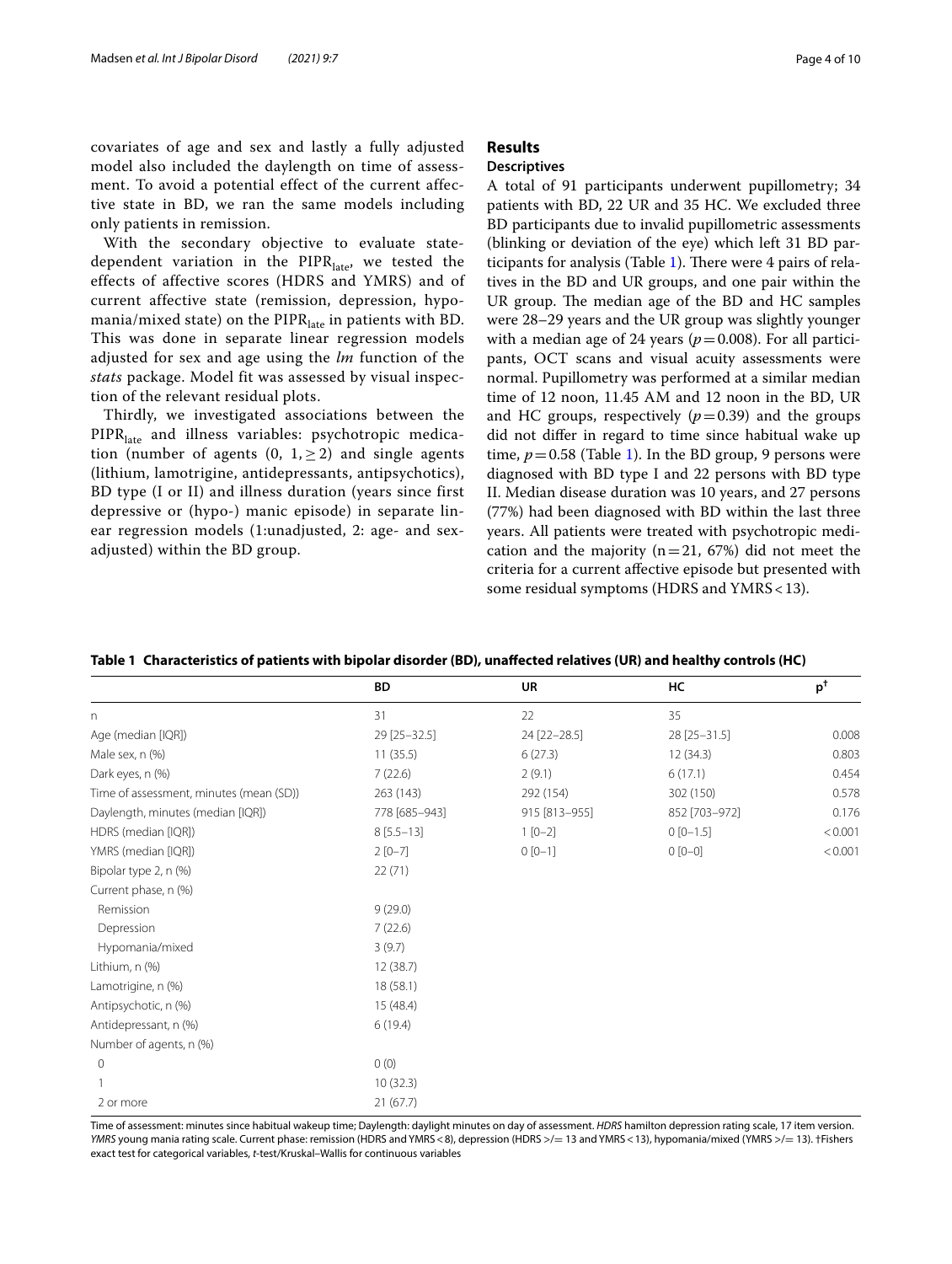# **The PIPRlate as a trait vulnerability marker in BD**

The blue induced  $PIPR<sub>late</sub>$  did not differ significantly between the BD, UR and HC groups, nor with adjustment for age-, sex- and photoperiod (Fig. [1](#page-4-0)a, Table [2\)](#page-5-0). The PIPR $_{\text{late}}$  was reduced in the 9 BD participants in current remission (PIPR<sub>late</sub> = 0.26 (95% CI: 0.20– 0.33)) compared with the HC group ( $PIPR<sub>late</sub> = 0.35$ (CI: 0.31–0.38)),  $p = 0.04$ . but not with the UR group, PIPR<sub>late</sub> = 0.33 (CI: 0.28–0.38), p = 0.34 (Fig. [1](#page-4-0), Table [2\)](#page-5-0).

The baseline pupil diameters measured prior to each stimulation did not difer signifcantly between the groups.

# **The PIPRlate as a state‑marker of BD**

There were no significant associations between the PIPR<sub>late</sub> and HDRS-score ( $\beta$  = 0.001, p = 0.77) or YMRSscore ( $\beta$ =0.004, p=0.35) in patients with BD. This did not change with adjustment for sex and age. There were no significant differences in the PIPR<sub>late</sub> between BDparticipants in diferent afective states: current remission (PIPR<sub>late</sub>=0.25 (95% CI=0.17-0.32)), depression  $(PIPR<sub>late</sub> = 0.30 (95% CI = 0.22-0.39))$  or hypomania/ mixed state  $(PIPR_{late}=0.36 \ (95\% \ CI=0.23-0.50)),$ although the median values displayed a trend towards a more pronounced PIPR<sub>late</sub> during both depressive and hypomanic/mixed states (Fig. [1](#page-4-0)c).

# **Associations between the PIPRlate and illness variables in BD**

In the BD group, the  $PIPR<sub>late</sub>$  and illness duration was positively associated ( $β=0.007$ ,  $p=0.02$ ) corresponding to a 7% increase in the  $PIPR<sub>late</sub>$  for every ten-year increase

<span id="page-4-0"></span>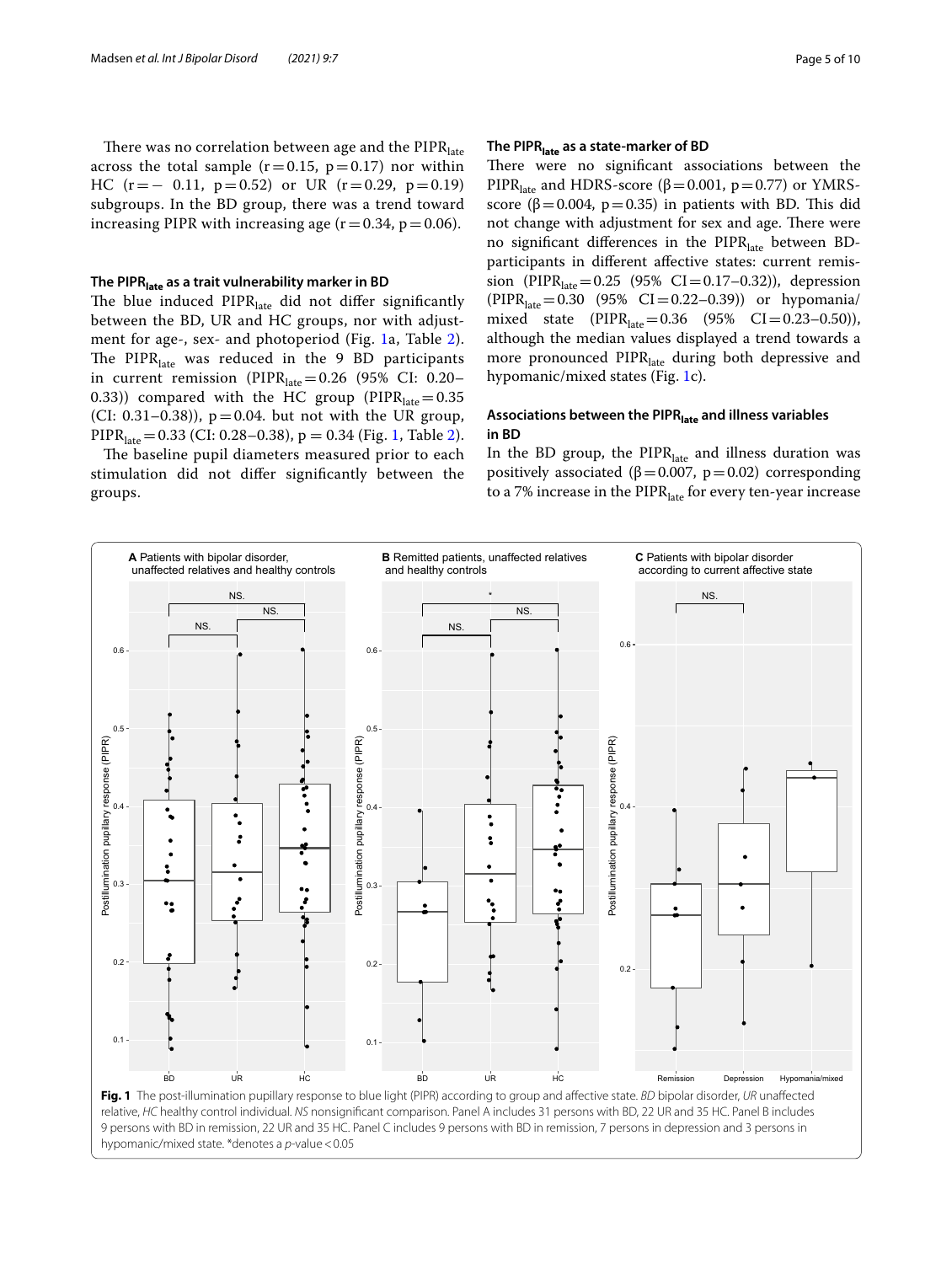|                                 | $BD (n = 31)$                                         |               | $UR(n=22)$ | p             | $HC (n = 35)$ |      | p             | p     |       |
|---------------------------------|-------------------------------------------------------|---------------|------------|---------------|---------------|------|---------------|-------|-------|
|                                 | Mean                                                  | 95% CI        | Mean       | 95% CI        | <b>BD-UR</b>  | Mean | 95% CI        | BD-HC | UR-HC |
| Blue light                      |                                                       |               |            |               |               |      |               |       |       |
| PIPR <sub>late</sub>            | 0.31                                                  | $0.27 - 0.35$ | 0.34       | $0.29 - 0.39$ | 0.29          | 0.35 | $0.31 - 0.39$ | 0.20  | 0.87  |
| PD <sub>baseline</sub> (mm)     | 7.09                                                  | $6.81 - 7.40$ | 7.53       | 7.17-7.89     | 0.13          | 7.32 | $7.04 - 7.60$ | 0.28  | 0.35  |
| $C_{\text{max}}$                | 0.62                                                  | $0.60 - 0.64$ | 0.63       | $0.61 - 0.65$ | 0.50          | 0.62 | $0.60 - 0.64$ | 0.80  | 0.29  |
| Red light                       |                                                       |               |            |               |               |      |               |       |       |
| PD <sub>baseline</sub> (mm)     | 7.10                                                  | $6.81 - 7.38$ | 7.57       | $7.23 - 7.90$ | 0.10          | 7.31 | $7.03 - 7.58$ | 0.28  | 0.22  |
| $C_{\text{max}}$                | 0.49                                                  | $0.46 - 0.52$ | 0.48       | $0.45 - 0.51$ | 0.56          | 0.51 | $0.48 - 0.54$ | 0.33  | 0.14  |
|                                 | Comparisons of UR and HC with BD in current remission |               |            |               |               |      |               |       |       |
|                                 | Remission ( $n = 9$ )                                 |               |            |               |               |      |               |       |       |
| Blue light                      |                                                       |               |            |               |               |      |               |       |       |
| $\mathsf{PIPR}_{\mathsf{late}}$ | 0.26                                                  | $0.20 - 0.33$ | 0.33       | $0.28 - 0.38$ | 0.34          | 0.35 | $0.31 - 0.38$ | 0.04  | 0.67  |
| PD <sub>baseline</sub> (mm)     | 7.04                                                  | $6.49 - 7.61$ | 7.53       | 7.17-7.89     | 0.38          | 7.32 | $7.04 - 7.60$ | 0.38  | 0.36  |
| $C_{\text{max}}$                | 0.60                                                  | $0.56 - 0.64$ | 0.63       | $0.61 - 0.65$ | 0.15          | 0.62 | $0.60 - 0.64$ | 0.36  | 0.35  |
| Red light                       |                                                       |               |            |               |               |      |               |       |       |
| PD <sub>baseline</sub> (mm)     | 7.08                                                  | $6.55 - 7.60$ | 7.57       | $7.23 - 7.91$ | 0.36          | 7.31 | $7.03 - 7.58$ | 0.44  | 0.23  |
| $\subset_{\sf max}$             | 0.44                                                  | $0.39 - 0.49$ | 0.48       | $0.44 - 0.51$ | 0.42          | 0.51 | $0.48 - 0.54$ | 0.02  | 0.13  |

<span id="page-5-0"></span>**Table 2 Pupillary outcomes in persons with bipolar disorder (BD), unafected relatives (UR) and healthy controls (HC)** 

*PIPRlate* The mean post-illumination pupillary contraction measured at 10–30 s after stimulation, *PDbaseline* mean pupil diameter during the 10 s before illumination; *Cmax* mean pupillary contraction at 3–5 s during illumination. Remission is defned as Hamilton Depression Rating Scale and Young Mania Rating Scale<8

in illness duration (Fig.  $2$ ). This effect was significant with adjustment for sex, but not for sex and age ( $\beta$ =0.007,  $p=0.11$ ).

There were no significant associations between the PIPR<sub>late</sub> and BD type ( $p=0.88$ ), number of psychotropic agents  $(p=0.69)$  or any single drug type or group (lithium ( $p=0.25$ ), lamotrigine ( $p=0.93$ ), antipsychotics  $(p=0.83)$ , antidepressants,  $p=0.85$ ).

# **Discussion**

From this frst pupillometric assessment of patients with BD, we report indications that the ipRGC-mediated pupillary responses are altered along with the duration of illness and potentially across diferent illness states. However, we do not see any indications of aberrant ipRGCresponses being an inherited trait phenomenon in BD.

Although the retinal super-sensitivity hypothesis initially received support from a few studies reporting increased melatonin suppression in patients with BD and in unafected adolescents with a high-risk profle for BD (Lewy et al. [1985,](#page-8-3) [1981;](#page-8-4) Nurnberger et al. [1988;](#page-9-2) Nathan et al. [1999\)](#page-9-8), later studies challenged the hypothesis (Lam et al. [1990](#page-8-5); Whalley et al. [1991](#page-9-3); Ritter et al. [2019](#page-9-4)). Increased melatonin suppression was not found in remitted, drug-free patients (Ritter et al. [2019](#page-9-4)) nor in a recent well-controlled study using blue light for specifc activation of the ipRGC pathway in euthymic patients with BD-I (Ritter et al. [2019](#page-9-4)). The latter study further reported

that the subjective alerting response to blue light was attenuated in patients with BD compared with controls. This is much in line with the group of remitted patients in our study who displayed attenuated ipRGC-responses compared with controls. This finding was, however, based on only 9 remitted patients why it should be interpreted with caution. However, from the larger BIO-cohort, our group has shown, that the BD-group has disordered sleep compared with unafected relatives and healthy controls even in remitted phases (la Cour Karottki et al. [2020](#page-8-16)). This inter-episode sleep disturbances may be associated with aberrant ipRGC-transmission. In healthy adolescents and young adults, a more pronounced PIPR is associated with a propensity for delayed sleep timing (Meijden et al. [2016](#page-9-9)).

We were not able to identify diferences in the PIPR across diferent afective states or associations with symptom severity. This may relate to either sample size (type II error) or the mild-to-moderate symptom load in the present population. The median scores do indicate a trend toward a more pronounced PIPR in depressive and especially in hypomanic/mixed state compared with remission. The prior pupillometric studies in unipolar depression have not assessed the associations between the PIPR and symptom severity (Roecklein et al. [2013](#page-9-6); Berman et al. [2018](#page-8-10); Laurenzo et al. [2016](#page-8-17); Feigl et al. [2018](#page-8-18)). Moreover, since the studies have used diferent instruments to assess depression severity, the populations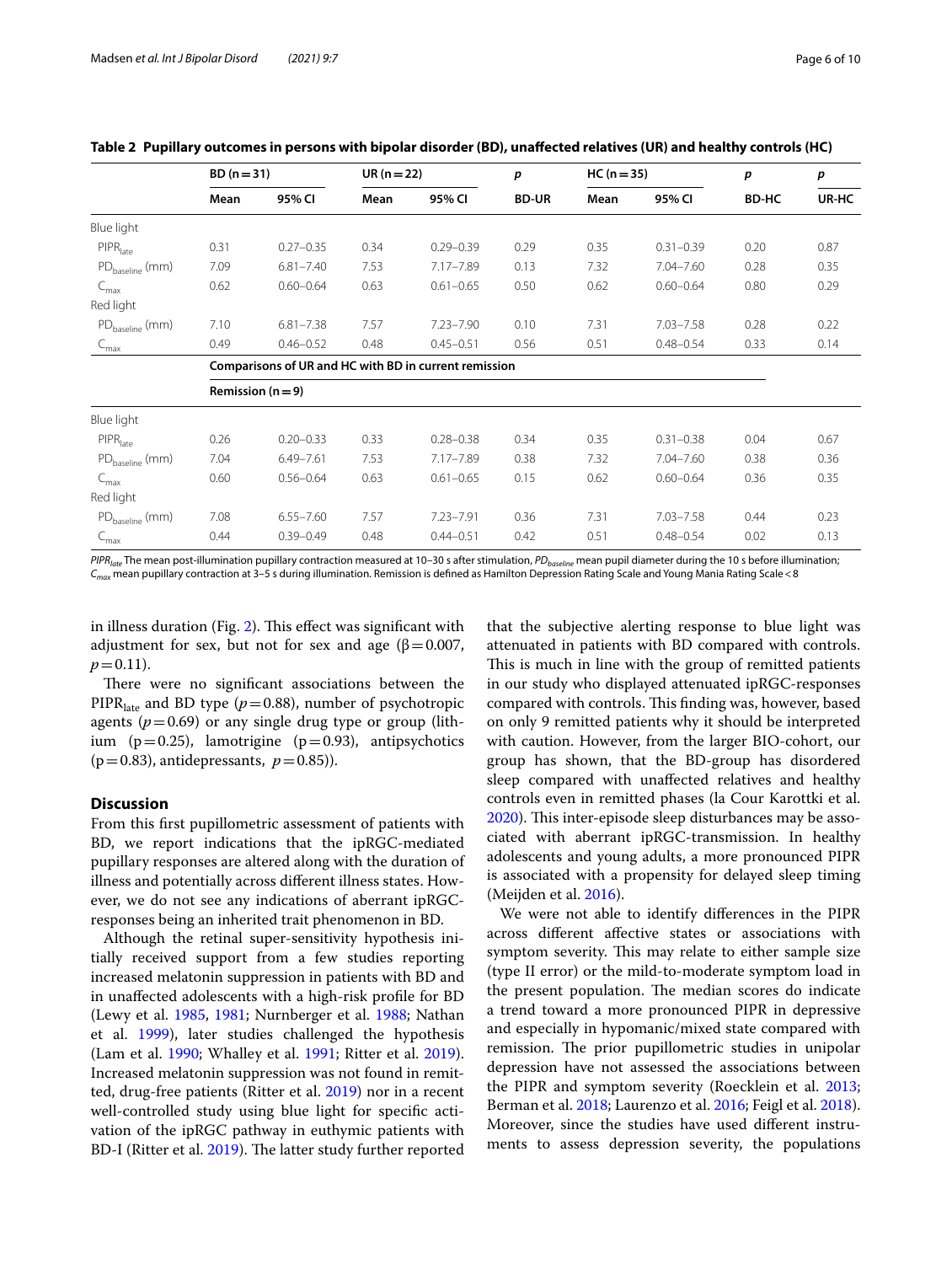

<span id="page-6-0"></span>are not directly comparable. The PIPR was similar in 8 young persons with mild-to-moderate depression and 13 healthy controls (Feigl et al. [2018](#page-8-18)). In another study of 19 persons with unipolar depression of whom the majority were in remission, there was a trend toward a 7% reduction of the PIPR,  $p = 0.07$  (Laurenzo et al. [2016](#page-8-17)). In the largest study to date, 19 in- and outpatients with depression and 20 patients with SAD were assessed with pupillometry during a depressive episode in winter and at follow-up 6 months later (Berman et al. [2018](#page-8-10)). In both groups with depression, the PIPR was reduced compared with healthy controls. The participants were recruited from a hospital setting which could indicate a more severe illness than in the other studies although their depression scores categorized as mild-to-moderate. In the frst pupillometric study in afective disorder performed in persons with SAD, the PIPR was attenuated

compared with controls (Roecklein et al. [2013\)](#page-9-6). In SAD, the reduction in ipRGC-responsivity has been suggested as a causal factor, but the association between symptom severity and PIPR remains unresolved in unipolar depression. State marker potential of the PIPR in BD should be evaluated in longitudinal designs of patients across diferent afective states and preferably with higher symptom severity.

We find a positive association between the PIPR<sub>late</sub> and illness duration. Due to strong collinearity between age and illness duration, this association was not signifcant when adjusting for sex and age. As the PIPR is known to be stable across increasing age (Kankipati et al. [2010](#page-8-19); Daneault et al. [2016](#page-8-20)) and since our data do not indicate an association between age and the  $PIPR<sub>late</sub>$  in either the UR or HC groups, we cautiously suggest that the increase in PIPR relates more to illness duration or progression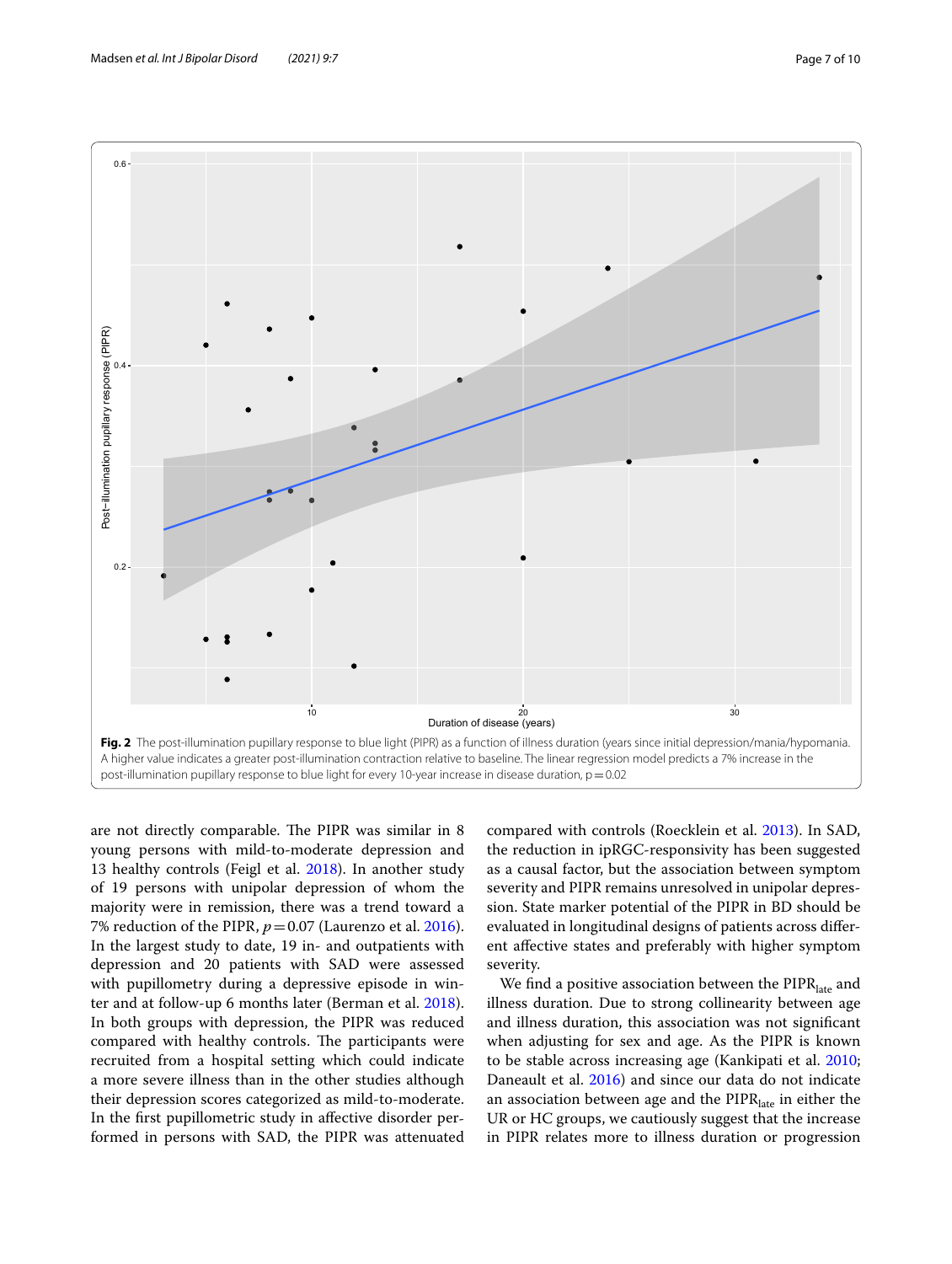than to higher age. This would be in line with the concept of BD as a progressive disorder presented elsewhere (Kessing and Andersen [2017](#page-8-21)). A recent OCT study of inpatients with BD did indeed identify a thinning of the retinal nerve fber layer in BD compared with healthy controls (Khalil et al. [2017\)](#page-8-22). The aforementioned pupillometric studies in unipolar depression have not reported on number of prior episodes or illness duration, hence the association between illness duration and the PIPR constitutes a novel fnding. If ipRGC-responsivity is indeed altered in more advanced or severe BD, chronotherapeutic modalities may be more efective in these groups. Blue light-blocking eyewear has been evaluated as an add-on treatment for severe mania in a randomized design in hospitalized patients with a mean illness duration of 20 years (Henriksen et al. [2016](#page-8-23)). In this population, there was a substantial and rapid reduction in YMRS scores with use of blue-blocking glasses eyewear compared with placebo glasses.

There is a number of limitations to consider in relation to our study. First and foremost, the sample size is modest and do not allow for adjustment for all potential confounding factors. We included only 3 patients with current manic symptoms, why we cannot evaluate any association between hypomania/mania and the PIPR. Importantly, we are also not able to decipher the potential efects of psychotropic medication, since all patients received medication and the majority received combination treatment. By their efects on neurotransmitter systems, psychotropic medications may potentially modify the pupillary motility and/or the sensitivity of the ipRGCsystem. A recent study in unmedicated persons found that melatonin suppression was reduced in persons with current but not remitted depression (McGlashan ett al. [2018](#page-8-21)). No studies have specifcally investigated the efects of psychopharmacologic agents on the blue light induced PIPR, but selective serotonin reuptake inhibitors (SSRI) and some antipsychotic agents have been shown to alter the pupil diameter (Koller et al. [2018](#page-8-24); Bitsios et al. [1999](#page-8-25)). An acute dose of the antidepressant citalopram was shown to increase melatonin suppression without afecting the pupillary diameter in a double-blind, placebocontrolled crossover study (McGlashan et al. [2018\)](#page-8-26). No modulatory efects on the PIPR has been reported from post-hoc analyses of antidepressant or anti-manic medications in the referenced pupillometric studies (Roecklein et al. [2013;](#page-9-6) Berman et al. [2018;](#page-8-10) Laurenzo et al. [2016](#page-8-17); Feigl et al. [2018](#page-8-18)). Conclusively, medication effects on the pupillary responses or on the circadian system cannot be discarded, although there is no current evidence for drugrelated effects on the ipRGC-related pupillary responses, but some evidence for alterations of the resting-state pupillary diameter. We report the  $PIPR<sub>late</sub>$  as percentage pupil constriction relative to baseline in normalized values and not crude numbers, why diferences in the resting state pupillary diameters are considered. Another limitation is that we were not able to perform full adjustments for potential efects of photoperiod and time of day due to the sample size. An association between the PIPR and photoperiod has been reported, i.e. a winter-tosummer diference limited to 1–2% (Berman et al. [2018](#page-8-10); Laurenzo et al. [2016;](#page-8-17) Münch et al. [2017](#page-9-10)) that was primarily related to direct light exposure and not as much to photoperiod (Laurenzo et al. [2016\)](#page-8-17). Our assessments were performed at random dates throughout the year, excluding the winter months, but we made no systematic attempts to match the groups for season or assess light exposure. The main outcome of our study, the comparison of the  $PIPR<sub>late</sub>$  in the 3 groups was adjusted for seasonal but not for diurnal effects. The PIPR undergoes diurnal regulation with an increase in the early morning, a midday plateau and an evening decrease (Münch et al. [2012](#page-9-11); Zele et al. [2011\)](#page-9-12). To avoid these morning and evening extremes, we limited the time of assessment to normal office hours, where the PIPR is supposed to display a stable plateau-phase.

Strengths of our study include a thorough diagnostic evaluation to ensure the diagnosis of BD and absence of psychopathology in the two control groups. The inclusion of patients with early BD and their unafected relatives allows us to specifcally assess potential endophenotype features of the ipRGC-responses in BD. We assessed visual acuity and retinal structure to ensure that any pupillometric variation was not related to ocular pathology. Moreover, the implementation of pupillometry in afective disorder research has the potential to add to our understanding of the intertwining of the ipRGCsystem and afective regulation. Retinal sensitivity measured during nighttime darkness in melatonin suppression designs may not correspond directly with daytime light sensitivity or ipRGC-function. In glaucoma, where ipRGC degeneration causes attenuations of the PIPR, the correlation between melatonin suppression and the PIPR is rather weak (Munch et al. [2015](#page-9-13)).

# **Conclusions**

In this frst investigation of the ipRGC-related pupillary responses in BD, we fnd a reduced ipRGC-response in remitted patients compared with controls, but no signs that such aberrant ipRGC-signaling constitutes an inherited trait feature in BD. The positive association between the ipRGC-responses and illness duration could suggest an alteration of the ipRGC-system over the course of disease. This new hypothesis needs corroboration in longitudinal designs. State marker characteristics of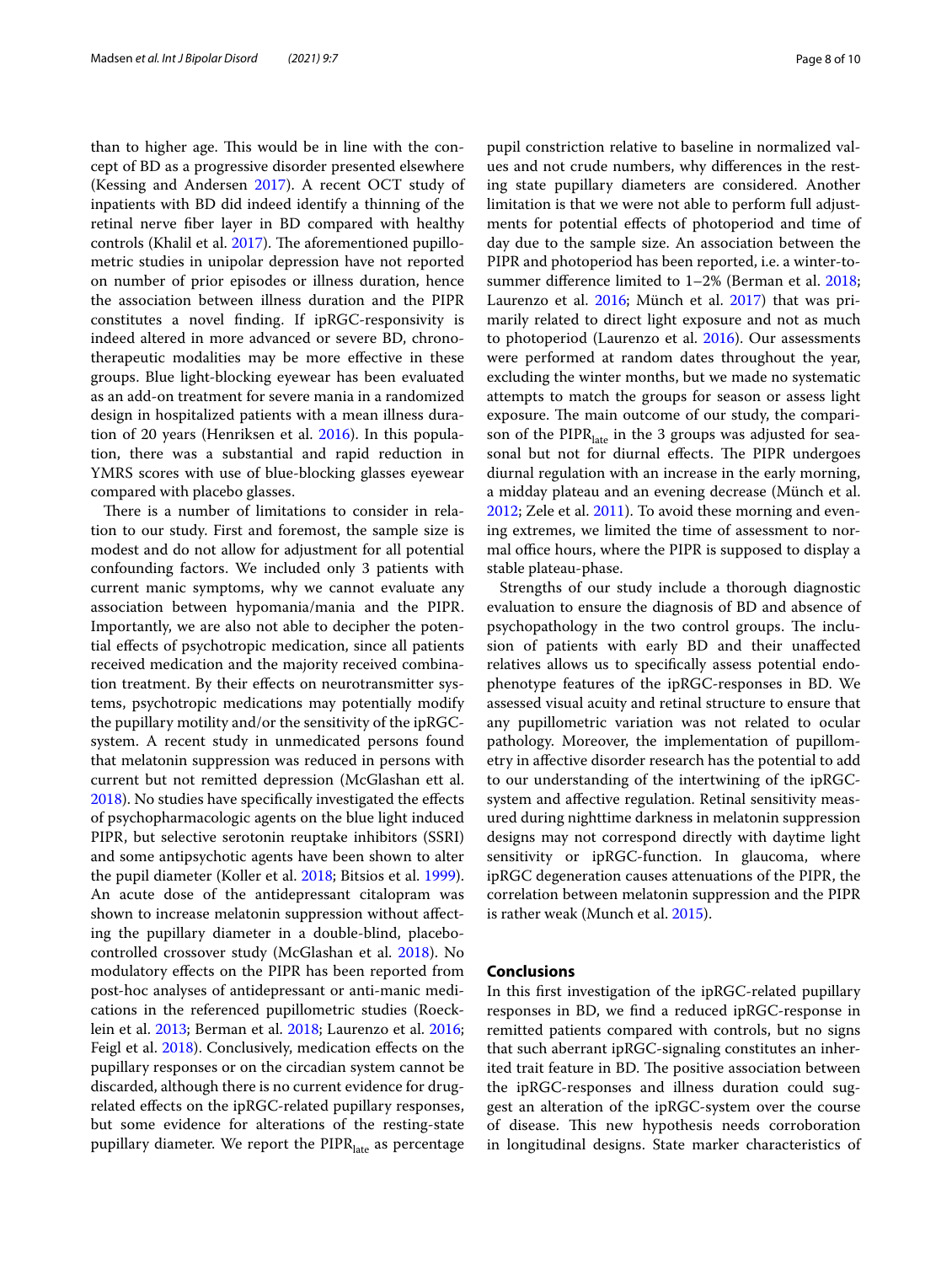# the ipRGC-mediated responses in BD should be tested in larger samples in longitudinal designs and include patients with a higher load of afective symptoms.

# **Acknowledgements**

We thank the participants for their contribution and the clinicians at the Department of Ophthalmology, Rigshospitalet for guidance, fexibility and use of equipment. Also, we wish to acknowledge the BIO-team for assisting in recruiting participants.

#### **Authors' contributions**

HM, SBA, LVK, UK, HLA and SH conceived and designed the study. SBA and HM obtained the funding. LVK applied for the Data and the Ethical permissions. HM performed participant assessments and data extraction. SBA, HLA and SH assessed OCT scans for pathology. HM performed the statistical analyses under the supervision of LVK. All co-authors made substantial contributions to the interpretation of the data. HM drafted the manuscript. All co-authors contributed with substantial revisions and critical review of the manuscript. All authors read and approved the fnal manuscript.

#### **Funding**

This work was supported by the Synoptik Foundation and the Velux Stiftung.

#### **Availability of data and materials**

The datasets used during the current study are available from the corresponding author on reasonable request.

#### **Ethics approval and consent to participate**

The study was approved by the Committee on Health Research Ethics of the Capital region of Denmark (H-7-2014-007) and complied with the Declaration of Helsinki. Participants all provided written informed consent.

#### **Consent for publication**

Not applicable.

#### **Competing interests**

HM, SBA, UK, IH, KM, SH report no competing interests. LVK has within recent 3 years been a consultant for Lundbeck.

#### **Author details**

<sup>1</sup> Copenhagen Afective Disorder Research Center (CADIC), Mental Health Center Copenhagen, Rigshospitalet, Edel Sauntes Allé 10, 2100 Copenhagen Ø, Denmark.<sup>2</sup> Department of Ophthalmology, Rigshospitalet, Glostrup, Denmark. 3 Mental Health Services, Capital Region of Denmark, Copenhagen, Denmark.

# Received: 13 August 2020 Accepted: 28 October 2020 Published online: 01 March 2021

# **References**

- <span id="page-8-1"></span>Aguglia A, Borsotti A, Cuniberti F, Serafni G, Amore M, Maina G. The infuence of sunlight exposure on hospitalization in emergency psychiatry. Chronobiol Int. 2017;34:1413–22.
- <span id="page-8-15"></span>Ba-Ali S, Lund-Andersen H, Ahmadi H, Brøndsted AE. Efect of intermittent versus continuous light exposure on pupillary light response, as evaluated by pupillometry. Front Neurol. 2018. [https://doi.org/10.3389/fneur](https://doi.org/10.3389/fneur.2017.00746) [.2017.00746](https://doi.org/10.3389/fneur.2017.00746).
- <span id="page-8-10"></span>Berman G, Muttuvelu D, Berman D, Larsen JI, Licht RW, Ledolter J, et al. Decreased retinal sensitivity in depressive disorder: a controlled study. Acta Psychiatr Scand. 2018;137:231–40.
- <span id="page-8-25"></span>Bitsios P, Szabadi E, Bradshaw CM. Comparison of the effects of venlafaxine, paroxetine and desipramine on the pupillary light reflex in man. Psychopharmacology. 1999;143:286–92.
- <span id="page-8-11"></span>Bullock B, McGlashan EM, Burns AC, Lu BS, Cain SW. Traits related to bipolar disorder are associated with an increased post-illumination pupil response. Psychiatry Res. 2019;278:35–41.
- <span id="page-8-20"></span>Daneault V, Dumont M, Massé É, Vandewalle G, Carrier J. Light-sensitive brain pathways and aging. J Physiol Anthropol. 2016. [https://doi.](https://doi.org/10.1186/s40101-016-0091-9) [org/10.1186/s40101-016-0091-9.](https://doi.org/10.1186/s40101-016-0091-9)
- <span id="page-8-13"></span>Diagnostic and statistical manual of mental health disorders. Diagnostic and statistical manual of mental health disorders: DSM-5. 5th ed. Arlington: American Psychiatric Association; 2015.
- <span id="page-8-14"></span>Faurholt-Jepsen M, Brage S, Vinberg M, Kessing LV. State-related diferences in the level of psychomotor activity in patients with bipolar disorder - Continuous heart rate and movement monitoring. Psychiatry Res. 2016;237:166–74.
- <span id="page-8-18"></span>Feigl B, Ojha G, Hides L, Zele AJ. Melanopsin-driven pupil response and light exposure in non-seasonal major depressive disorder. Front Neurol. 2018. <https://doi.org/10.3389/fneur.2018.00764>.
- <span id="page-8-8"></span>Fernandez DC, Fogerson PM, Lazzerini Ospri L, Thomsen MB, Layne RM, Severin D, et al. Light affects mood and learning through distinct retina-brain pathways. Cell. 2018;175:71–84.
- <span id="page-8-0"></span>Geofroy PA, Bellivier F, Scott J, Etain B. Seasonality and bipolar disorder: A systematic review, from admission rates to seasonality of symptoms. J Afect Disord. 2014;168:210–33.
- <span id="page-8-2"></span>Gottlieb JF, Benedetti F, Geofroy PA, Henriksen TEG, Lam RW, Murray G, et al. The chronotherapeutic treatment of bipolar disorders: A systematic review and practice recommendations from the ISBD task force on chronotherapy and chronobiology. Bipolar Disord. 2019;21:741–73.
- <span id="page-8-6"></span>Hattar S, Liao HW, Takao M, Berson DM, Yau KW. Melanopsin-containing retinal ganglion cells: architecture, projections, and intrinsic photosensitivity. Science. 2002;295:1065–70.
- <span id="page-8-23"></span>Henriksen TE, Skrede S, Fasmer OB, Schoeyen H, Leskauskaite I, Bjørke-Bertheussen J, et al. Blue-blocking glasses as additive treatment for mania: a randomized placebo-controlled trial. Bipolar Disord. 2016;18:221–32.
- <span id="page-8-19"></span>Kankipati L, Girkin CA, Gamlin PD. Post-illumination pupil response in subjects without ocular disease. Investig Ophthalmol Vis Sci. 2010;51:2764–9.
- <span id="page-8-9"></span>Kelbsch C, Strasser T, Chen Y, Feigl B, Gamlin PD, Kardon R, et al. Standards in pupillography. Front Neurol. 2019. [https://doi.org/10.3389/fneur](https://doi.org/10.3389/fneur.2019.00129) [.2019.00129](https://doi.org/10.3389/fneur.2019.00129).
- <span id="page-8-21"></span>Kessing LV, Andersen PK. Evidence for clinical progression of unipolar and bipolar disorders. Acta Psychiatr Scand. 2017;135:51–64.
- <span id="page-8-12"></span>Kessing LV, Munkholm K, Faurholt-Jepsen M, Miskowiak KW, Nielsen LB, Frikke-Schmidt R, et al. The Bipolar Illness Onset study: Research protocol for the BIO cohort study. BMJ Open. 2017. [https://doi.org/10.1136/](https://doi.org/10.1136/bmjopen-2016-015462) [bmjopen-2016-015462](https://doi.org/10.1136/bmjopen-2016-015462).
- <span id="page-8-22"></span>Khalil MA, Saleh AA, Gohar SM, Khalil DH, Said M. Optical coherence tomography fndings in patients with bipolar disorder. J Afect Disord. 2017;218:115–22.
- <span id="page-8-24"></span>Koller D, Belmonte C, Lubomirov R, Saiz-Rodríguez M, Zubiaur P, Román M, et al. Efects of aripiprazole on pupillometric parameters related to pharmacokinetics and pharmacogenetics after single oral administration to healthy subjects. J Psychopharmacol. 2018;32:1212–22.
- <span id="page-8-16"></span>la Cour Karottki NF, Coello K, Stanislaus S, Melbye S, Kjærstad HL, Sletved KSO, et al. Sleep and physical activity in patients with newly diagnosed bipolar disorder in remission, their frst-degree unafected relatives and healthy controls. Int J Bipolar Disord. 2020. [https://doi.org/10.1186/](https://doi.org/10.1186/s40345-020-00181-6) [s40345-020-00181-6](https://doi.org/10.1186/s40345-020-00181-6).
- <span id="page-8-5"></span>Lam RW, Berkowitz AL, Berga SL, Clark CM, Kripke DF, Gillin JC. Melatonin suppression in bipolar and unipolar mood disorders. Psychiatry Res. 1990;33:129–34.
- <span id="page-8-17"></span>Laurenzo SA, Kardon R, Ledolter J, Poolman P, Schumacher AM, Potash JB, et al. Pupillary response abnormalities in depressive disorders. Psychiatry Res. 2016;246:492–9.
- <span id="page-8-7"></span>Lazzerini Ospri L, Prusky G, Hattar S. Mood, the circadian system, and melanopsin retinal ganglion cells. Annu Rev Neurosci. 2017;40:539–56.
- <span id="page-8-4"></span>Lewy AJ, Wehr TA, Goodwin FK, Newsome DA, Rosenthal NE. Manic-depres‑ sive patients may be supersensitive to light. Lancet. 1981;317:383–4.
- <span id="page-8-3"></span>Lewy AJ, Nurnberger JI, Wehr TA, Pack D, Becker LE, Powell RL, et al. Supersensitivity to light: possible trait marker for manic-depressive illness. Am J Psychiatry. 1985;142:725–7.
- <span id="page-8-26"></span>McGlashan EM, Nandam LS, Vidafar P, Mansfeld DR, Rajaratnam SMW, Cain SW. The SSRI citalopram increases the sensitivity of the human circadian system to light in an acute dose. Psychopharmacology. 2018;235:3201–9.